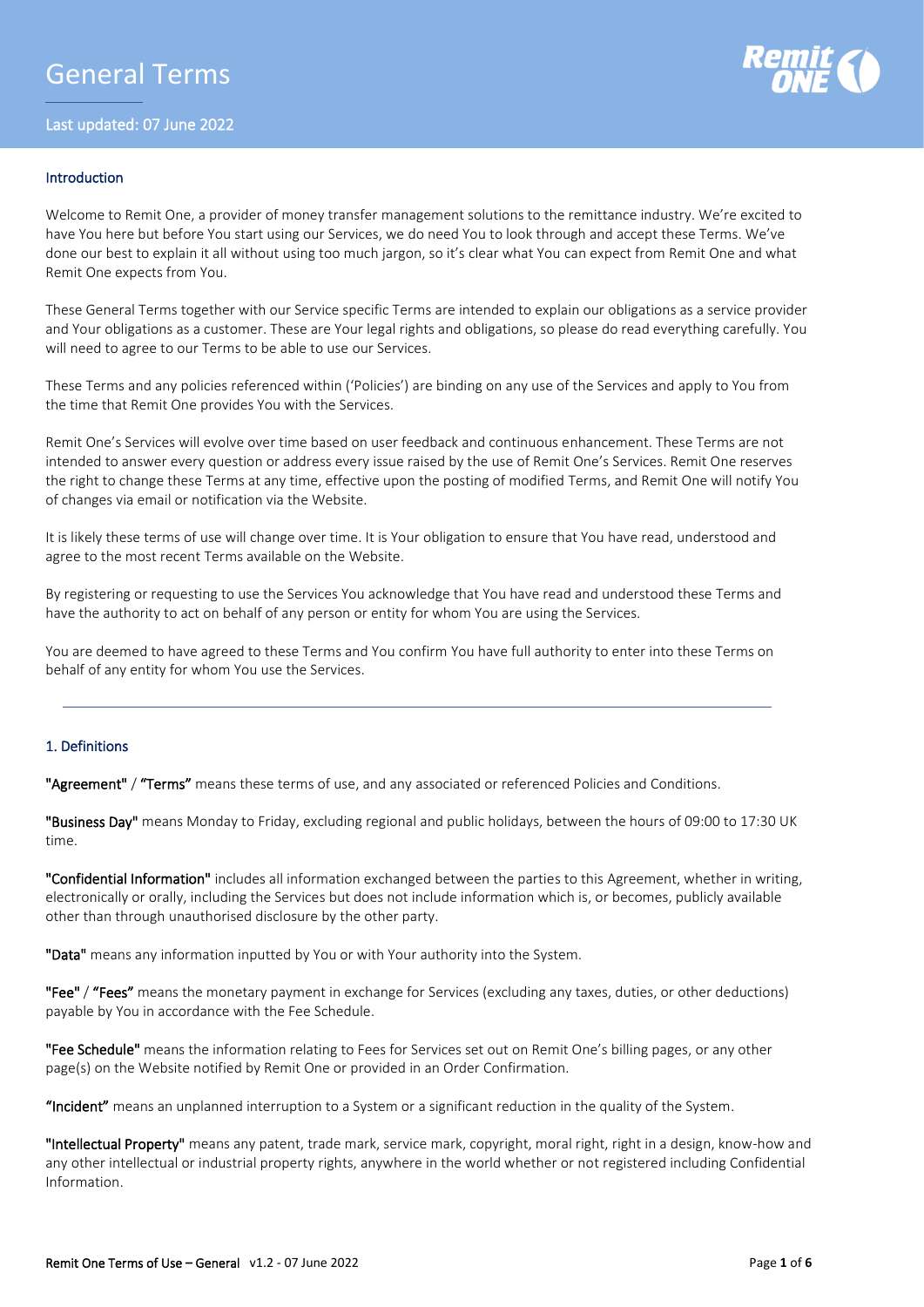"Invited User" means any person or entity, other than the Subscriber, that uses the Services with the authorisation of the Subscriber from time to time.

# **"Licenced Software"** means the Intellectual Property contained within the Services.

"Order Confirmation" means the document confirming the Services ordered, their corresponding Fee, and estimated delivery date where applicable.

"Remit One" means Remit One Limited which is a company incorporated in England with company number 06446656 with its registered office at Studio 15 Monohaus, 143 Mare Street, London E8 3FW, UK and all current and future global subsidiaries of Remit One Limited.

"Request" means a formal request for something to be provided - for example, a request for information or advice.

"Response Time" means the interval between the presentation of an issue and the determination of a path to resolution.

"Services" means the licence to use the money transfer management software and related mobile applications; bespoke development, software support, consulting and other services made available (as may be changed or updated from time to time) by Remit One.

"Subscriber" means the person who registers to use the Services, and, where the context permits, includes any entity on whose behalf that person registers to use the Services.

"Support Portal" means our support Website available at support.remitone.com.

"System" means the licenced money transfer management software and related mobile applications.

"Transaction" means a record in any of the transactions tables of the System regardless of the status, which captures the details of a single transfer or a currency exchange.

"You"/ "Your"/ "Yours" means the Subscriber, and where the context permits, an Invited User.

"Website" means the Internet site at the domain or sub-domain remitone.com or any other site operated by Remit One.

Words imparting the singular shall include the plural and vice versa. Words imparting a gender include every gender.

# 2. Privacy

Remit One maintains a privacy notice that sets out the parties' obligations in respect of personal information. You should read that notice at [www.remitone.com/legal/#privacy-notice](http://www.remitone.com/legal/policies/privacy/) and You will be taken to have accepted that notice when You accept these Terms.

# 3. Confidentiality

Unless the relevant party has the prior written consent of the other or unless required to do so by law:

- each party will preserve the confidentiality of all Confidential Information of the other obtained in connection with these Terms. Neither party will, without the prior written consent of the other, disclose or make any Confidential Information available to any person, or use the same for its own benefit, other than as contemplated by these Terms; and
- each party's obligations under this clause will survive termination of these Terms.
- The provisions of this clause shall not apply to any information which:
- is or becomes public knowledge other than by a breach of this clause;
- is received from a third party who lawfully acquired it and who is under no obligation restricting its disclosure;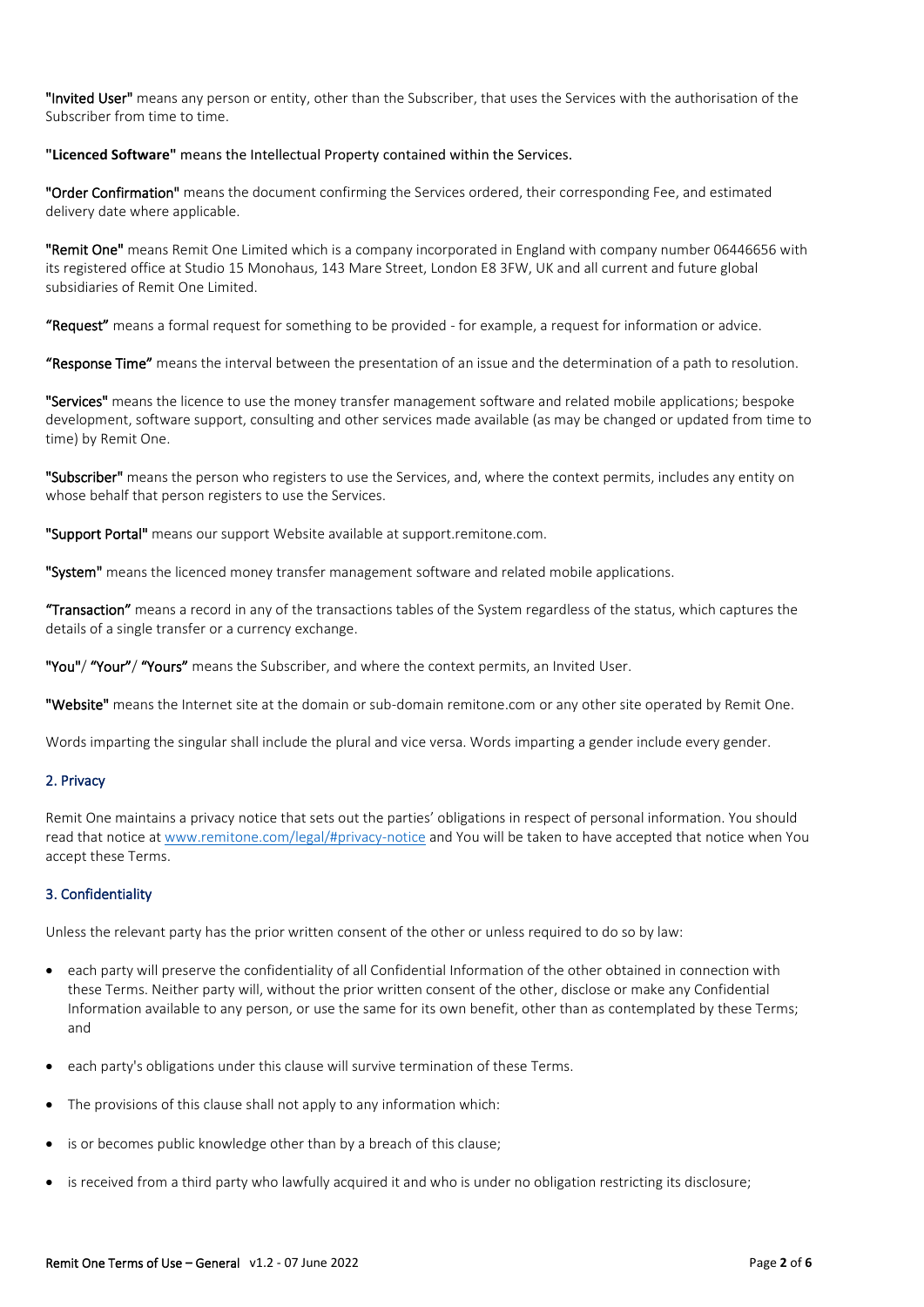- is in the possession of the receiving party without restriction in relation to disclosure before the date of receipt from the disclosing party; or
- is independently developed without access to the Confidential Information.

# 4. Paid Services

Remit One may offer Services to be paid for on a onetime basis, recurring basis, on an as-used basis or a combination thereof, and these Service Fees must be paid automatically. You authorise Remit One to collect Service Fees by continuous payment authority automatically from your linked credit or debit card or via direct debit. Where we are unable to collect Service Fees automatically, You agree to make a direct bank transfer to reach Remit One in full before the due date of the relevant invoice, without any deductions for transfer or currency exchange charges, taxes or duties, set-off, counterclaim, discount, abatement or otherwise. No Fees shall be deemed to have been received until Remit One has received cleared funds.

You agree to pay the applicable Service Fees listed on the Fee Schedule for the Services that You have registered or requested for. All Fees are exclusive of any value added tax ('VAT'). Remit One reserves the right to charge VAT should there be a change in tax law or in the approach of the relevant authorities.

Remit One reserve the right to change the Fee Schedule and any pricing detailed in Order Confirmations upon 90 days advance written notice. You will be deemed to have accepted the changes unless you notify Remit One to the contrary before the changes come into force. You have the right to terminate the Terms of the applicable Services immediately before the proposed date of entry into force of the revised Fees of the Services in use. All Fees to be collected or paid in respect of the Services are non-refundable and denominated in pound sterling.

All invoices for Fees will be sent to You or to a billing contact whose details are provided by You, by email. Remit One will continue invoicing You in accordance with the Fee Schedule until this Agreement is terminated in accordance with the termination clause of each Service.

# 5. Severability

If any part or provision of these Terms is invalid, unenforceable or in conflict with the law, that part or provision is replaced with a provision which, as far as possible, accomplishes the original purpose of that part or provision. The remainder of this Agreement will be binding on the parties.

# 6. Breach

If You:

- breach any of these Terms and do not remedy the breach within fourteen (14) days after receiving notice of the breach if the breach is capable of being remedied; or
- breach any of these Terms and the breach is not capable of being remedied which includes (without limitation) any payment of Service Fees that are not paid in full in accordance with the requirements set out in the Fee Schedule); or
- You or Your business become insolvent or Your business goes into liquidation or has a receiver or manager appointed to any of its assets or if You become insolvent, or make any arrangement with Your creditors, or become subject to any similar insolvency event in any jurisdiction;

Remit One may take any or all of the following actions, at its sole discretion:

- suspend for any definite or indefinite period of time, Your use of the Services and the System;
- suspend or terminate access to all or any Data;
- terminate this Agreement and Your use of the Services and delete the System and Data;
- take any of the actions in this clause in respect of any or all other persons whom You have authorised to have access to Your information or Data.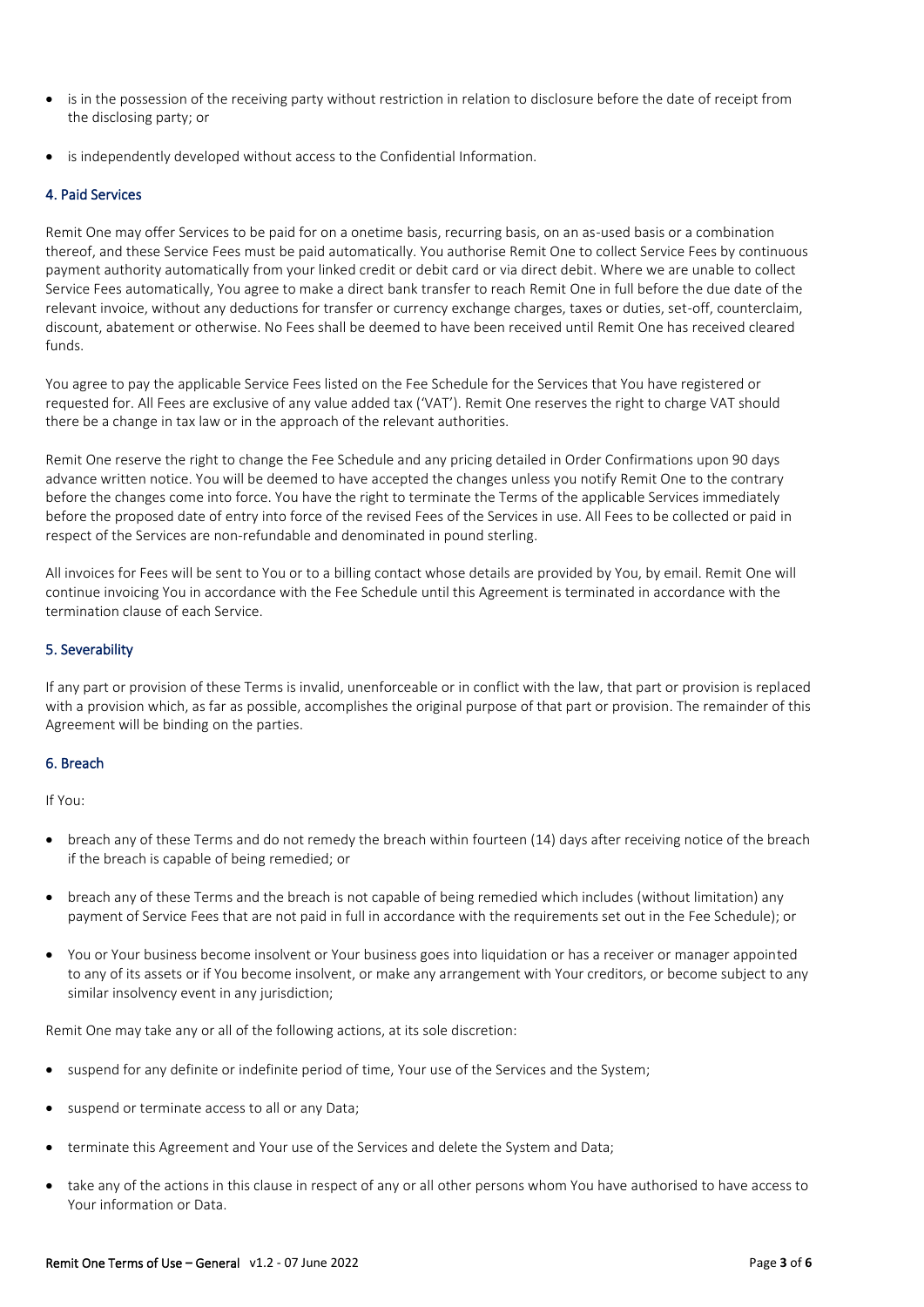For the avoidance of doubt, if payment of any invoice for Service Fees due in relation to any of Your Services is not made in accordance with the requirements set out in the Fee Schedule, Order Confirmation or invoice, Remit One may:

- restrict, suspend or terminate Your use of the relevant Services, the authority for all or any of Your Invited Users to use the Services, or Your rights of access to all or any Data; and
- charge You a reminder Fee listed in the Fee Schedule for each payment reminder after the due date of the relevant invoice. A re-sent invoice, a statement of account, an email, or a telephone conversation or voicemail left constitutes a reminder for the purpose of this clause.

# 7. Notices

Any notice given under these Terms by either party to the other must be in writing and may be delivered by personal delivery, post or email. Notices to Remit One must be to our address above or sent to billing@remitone.com or to any other email or address notified to You by Remit One. Notices to You will be sent to the email address You provided when requesting access to the Services.

## 8. Third Party Products and Services

You may be offered services, products and promotions provided by third parties and not Remit One. If You decide to use third-party services you will be responsible for reviewing and understanding the terms and conditions for these services. Remit One is not responsible for the performance of any third-party services. The Services may contain links to third-party websites. The inclusion of any website link does not imply an approval, endorsement or recommendation by Remit One. Such third-party websites are not governed by these Terms. You access any such website at your own risk. Remit One expressly disclaim any liability for these websites. When you use a link to go from the Services to a third-party website, Remit One's Privacy Policy is no longer in effect. Your browsing and interaction on a third-party website, including those that have a link in the Services is subject to that website's own terms, rules and policies.

Except as expressly set out in these Terms, all third-party hardware, software and other products and services included or sold with the Services are provided solely according to the warranty and other terms specified by the third party, who is solely responsible for service and support for its product or service. For service, support or warranty assistance for other third-party products or services, you should contact the third party directly.

# 9. Accrued Rights

Termination of these Terms is without prejudice to any rights and obligations of the parties accrued up to and including the date of termination. On termination of this Agreement You will:

- remain liable for any accrued charges and amounts which become due for payment before or after termination; and
- immediately cease to use the Services and Website.

### 10. Entire Agreement

These Terms, together with Remit One's Policies and the terms of any other notices or instructions given to You under these Terms, supersede and extinguish all prior agreements, representations (whether oral or written), and understandings and constitute the entire agreement between You and Remit One relating to the Services and the other matters dealt with in these Terms.

# 11. Waiver

If either party waives any breach of these Terms, this will not constitute a waiver of any other breach. No waiver will be effective unless made in writing.

#### 12. Delays

Neither party will be liable for any delay or failure in performance of its obligations under these Terms if the delay or failure is due to any cause outside its reasonable control. This clause does not apply to any obligation to pay money.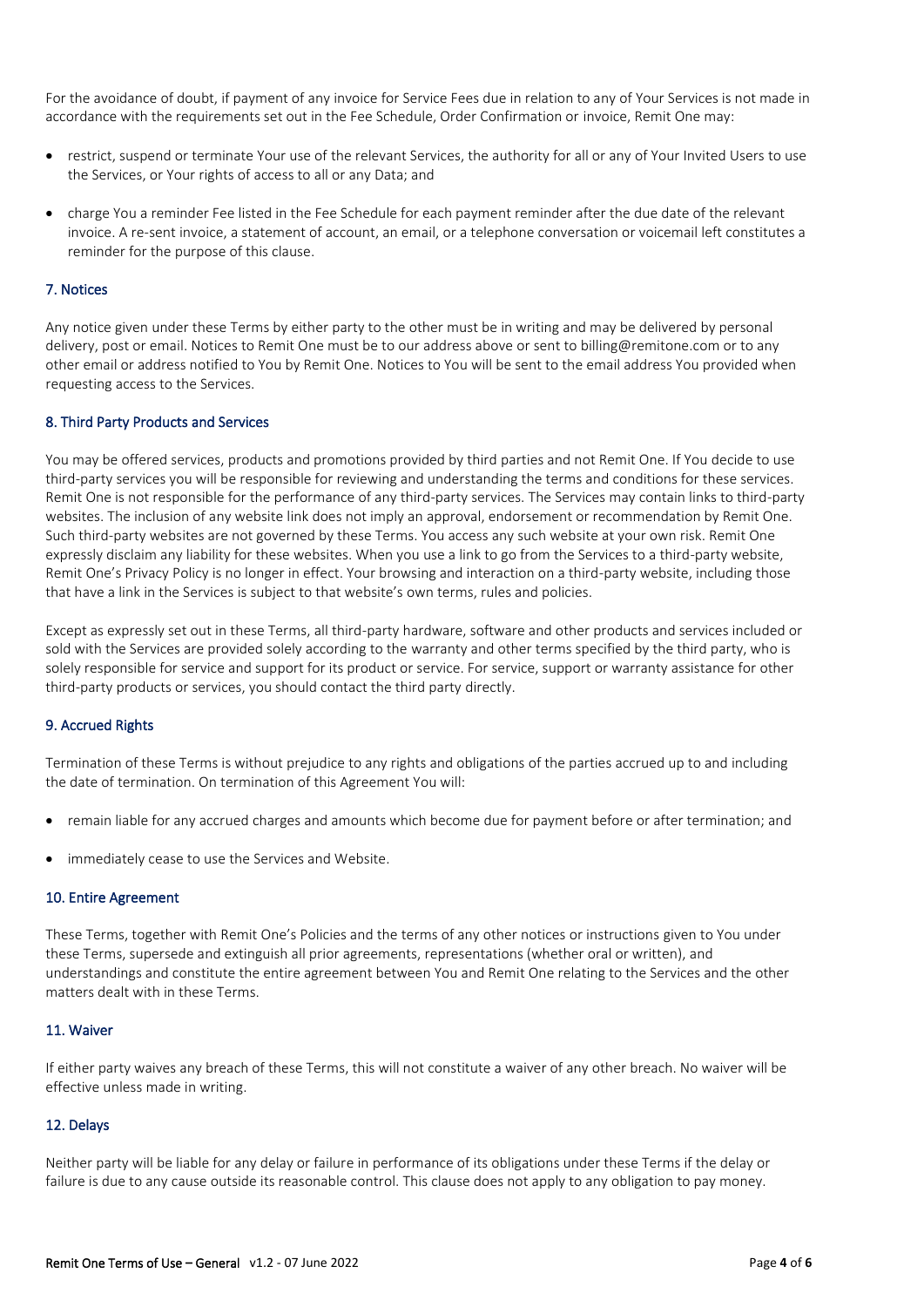# 13. No Assignment

You may not assign or transfer any rights to any other person without Remit One's prior written consent.

# 14. Communication Conditions

As a condition of these Terms, if You use any communication tools available through the Website (such as any forum, chat room or message centre), You agree only to use such communication tools for lawful and legitimate purposes. You must not use any such communication tool for posting or disseminating any material unrelated to the use of the Services, including (but not limited to): offers of goods or services for sale, unsolicited commercial e-mail, files that may damage any other person's computing devices or software, content that may be offensive to any other users of the Services or the System, or material in violation of any law (including material that is protected by copyright or trade secrets which You do not have the right to use).

When You make any communication on the Website, You represent that You are permitted to make such communication. Remit One is under no obligation to ensure that the communications on the Website are legitimate or that they are related only to the use of the Services. As with any other web-based forum, You must exercise caution when using the communication tools available on the Website. However, Remit One does reserve the right to remove any communication at any time in its sole discretion.

# 15. Intellectual Property

Any drawing, photographic material of any description, catalogue, literature, leaflets, blueprints, quotations, ideas, processes, compiled code, complied graphics including but not limited to flash content and all or any other documents produced for the purpose of providing the Services and all Intellectual Property rights in the same shall remain the exclusive property of Remit One.

You undertake not to copy, adapt, reverse engineer, decompile or disassemble the Services in whole or in part or replicate (or seek to do so) its functionality in whole or in part or otherwise take any step to exploit the Services for Your own benefit or that of any third party and further You undertake not to permit any other person to do so. You shall be granted a revocable licence to use the Intellectual Property rights for the duration of this Agreement.

# 16. Indemnity

You will indemnify Remit One against any claims or loss relating to:

- Remit One's refusal to provide any person access to Your information or Data in accordance with these Terms; and
- Remit One's making available information or Data to any person with Your authorisation.

The provision of, access to, and use of, the Services is on an "as is" basis and at Your own risk.

Remit One does not warrant that the use of the Services will be uninterrupted or error free. Among other things, the operation and availability of the systems used for accessing the Services, including public telephone services, computer networks and the internet, can be unpredictable and may from time to time interfere with or prevent access to the Services. Remit One is not in any way responsible for any such interference or prevention of Your access or use of the Services.

It is Your sole responsibility to determine that the Services meet the needs of Your business and are suitable for the purposes for which they are used.

Each party shall indemnify the other party, against any third-party claim alleging injury, death or damage to tangible property caused by the negligence or wilful misconduct of the indemnifying party in connection with the performance of this Agreement provided that such claim is promptly reported to the indemnifying party in writing.

# 17. Limitation of Liability

Save as otherwise provided in this Agreement, Remit One shall in no circumstances have any liability for economic loss whether direct or indirect nor for any indirect or consequential loss (including in each case and without limitation any loss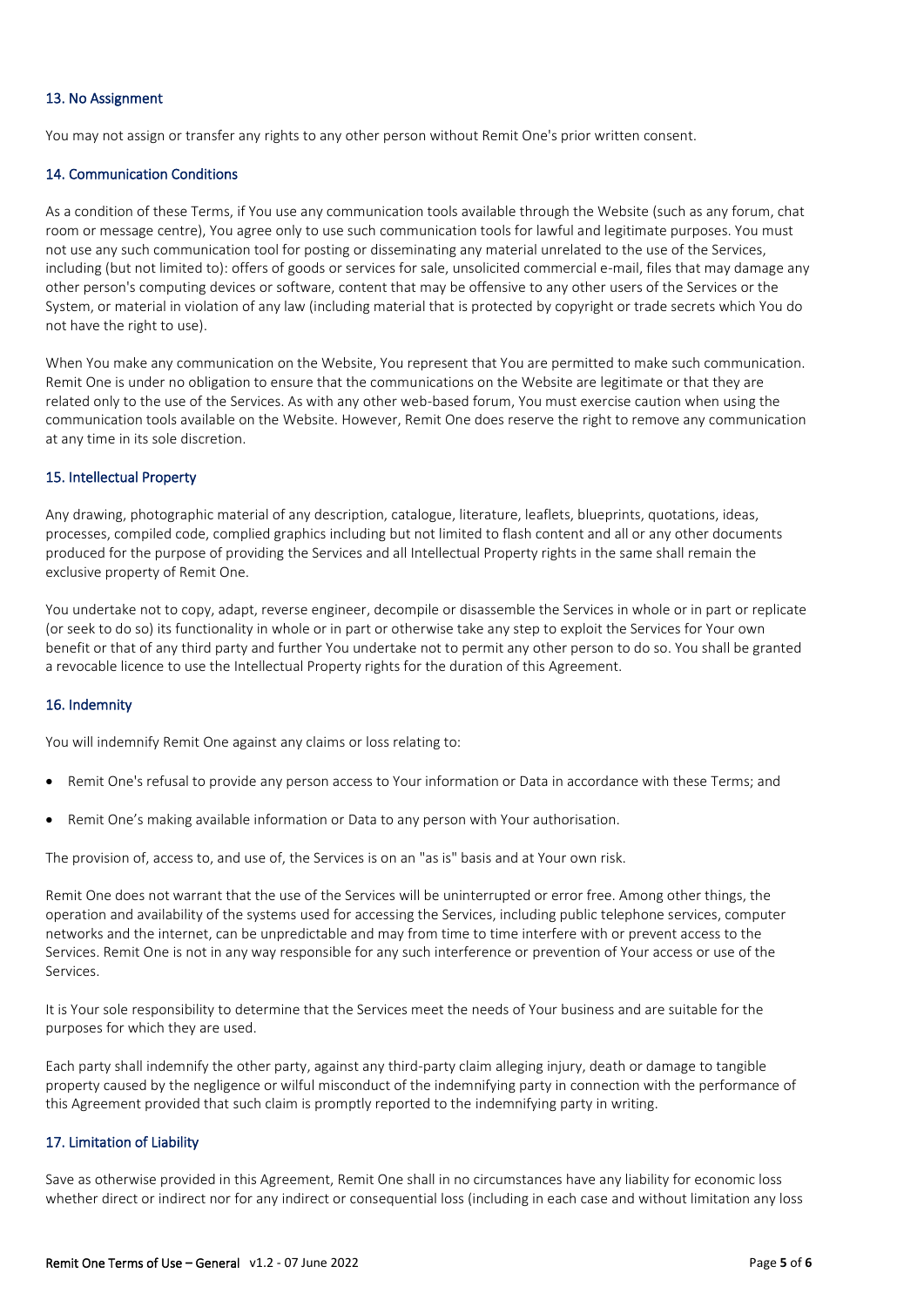of profit, future revenue, reputation, goodwill or anticipated savings) of You for any liability of Yours to any other person for any such economic, indirect or consequential loss nor for any claim for damages or awards howsoever arising. To the maximum extent permitted by law, Remit One excludes all liability and responsibility to You (or any other person) in contract, tort (including negligence), or otherwise, for any loss (including loss of information, Data, profits and savings) or damage resulting, directly or indirectly, from any use of, or reliance on, the Services or Website.

If You claim to suffer a direct loss or damage as a result of Remit One's negligence or failure to comply with these Terms, any claim for direct losses by You against Remit One arising from Remit One's negligence or failure will be limited in respect of any one incident, or series of connected incidents, to the Fees paid by You in the previous three months.

Any limitation of liability set out in the Agreement shall not apply so as to restrict either party's liability for death or personal injury resulting from either party's or that party's employees, agents or sub-contractor's negligence or fraud.

The parties hereby acknowledge and agree:

- that the limitations and exclusions of liability set out in this Clause are fair reasonable for the purposes of the Unfair Contract Terms Act 1977;
- the terms and conditions of the Agreement have been open to negotiation and represent the outcome of such negotiation (whether or not any change has been made to the terms and conditions during the course of such negotiation); and
- each party's obligations under the Agreement are fair and reasonable.

If You are not satisfied with the Services, Your sole and exclusive remedy is to terminate these Terms in accordance with the termination clause of each Service.

## 18. Expiry and Termination

Clauses 9, 10, 11, 15, 16, 17, 19, 20 and 21 survive the expiry or termination of these Terms.

# 19. Rights of Third Parties

A person who is not a party to these Terms has no right to benefit under or to enforce any term of these Terms.

#### 20. Consumers

Remit One Services are not intended for consumer use (i.e., use for personal, family or household purposes).

# 21. Governing Law and Jurisdiction

This Agreement is governed by the laws of England and Wales and You hereby submit to the exclusive jurisdiction of the courts of England and Wales for all disputes arising out of or in connection with this Agreement.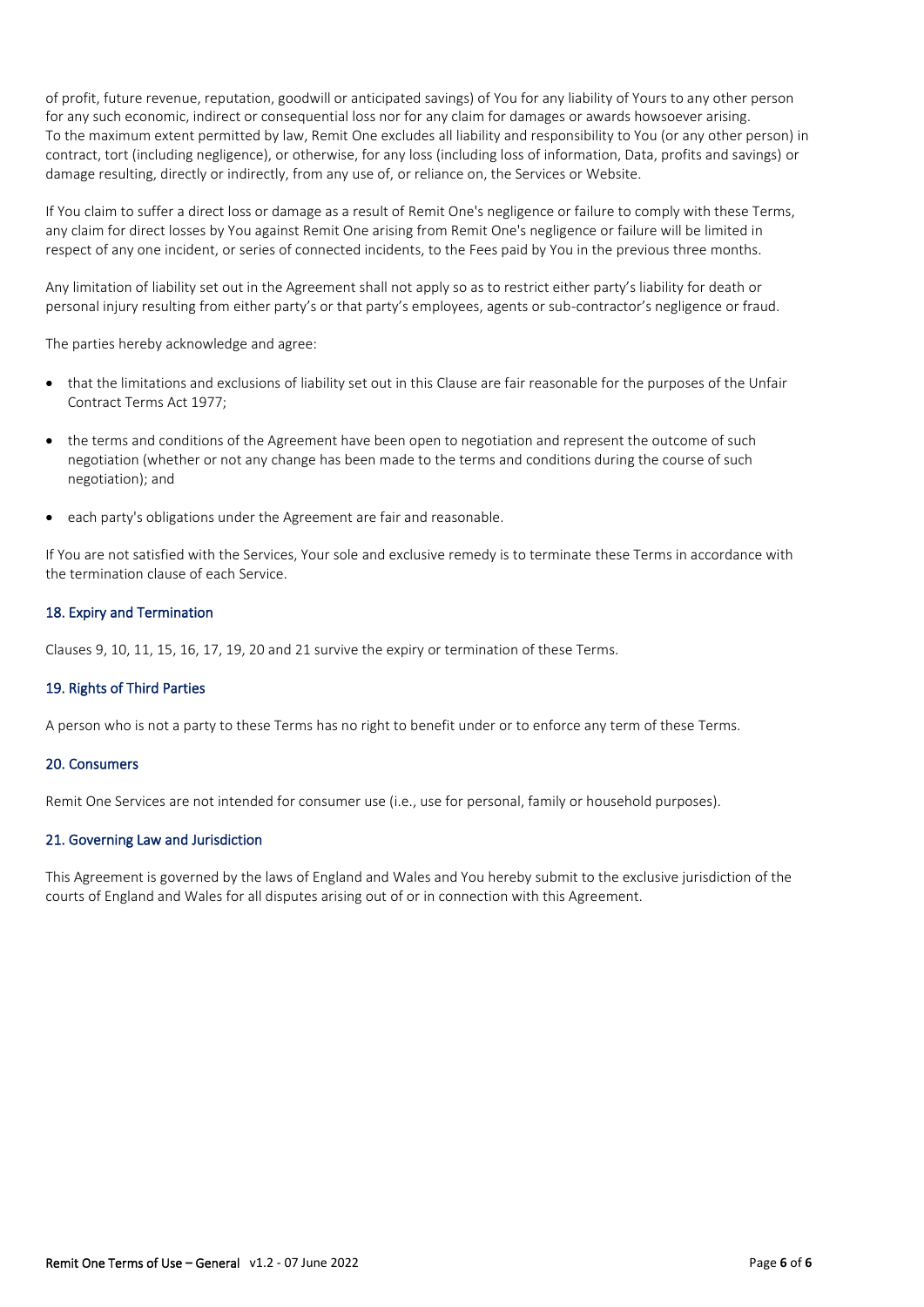# On Cloud Terms

Last updated: 07 June 2022



## Introduction

These On Cloud Terms together with Remit One's General Terms are intended to explain Remit One's obligations as a Services provider and Your obligations as a customer. These are Your legal rights and obligations, so please do read everything carefully. By accessing or using Remit One's Services, You agree to these Terms.

These Terms and any policies referenced within ('Policies') are binding on any use of the Services and apply to You from the time that Remit One provides You with the Services.

# 1. Use of Software

Remit One grants You the right to access and use the Services via a single production instance of the Licenced Software with the particular user roles and features available to You according to Your Order Confirmation on Remit One's hardware. This right is non-exclusive, non-transferable, and limited by and subject to this Agreement. You acknowledge and agree that, subject to any applicable written agreement between the Subscriber and the Invited Users, or any other applicable laws:

- the Subscriber determines who is an Invited User and what level of user role access to the relevant Services that Invited User has;
- the Subscriber is responsible for all Invited Users' use of the Services;
- the Subscriber controls each Invited User's level of access to the relevant Services at all times and can revoke or change an Invited User's access, or level of access, at any time and for any reason, in which case that person or entity will cease to be an Invited User or shall have that different level of access, as the case may be; and
- if there is any dispute between a Subscriber and an Invited User regarding access to the Services, the Subscriber shall decide what access or level of access to the relevant Data or Services that Invited User shall have, if any.

#### 2. Setup and Training

Remit One maintains a setup and training policy that sets out the parties' obligations in respect of the setup and training of the Services. You should read that policy at [www.remitone.com/legal/#setup-training-policy](http://www.remitone.com/legal/policies/setup) and You will be taken to have accepted that policy when You accept these Terms.

#### 3. General Obligations

You must only use the Services for Your own lawful business purposes, in accordance with these Terms and any policies and conditions sent by Remit One or posted on the Website. You may use the Services in order to provide remittance services to others but if You do so you must ensure that You are authorised to do so and that all persons to whom Services are provided comply with and accept all terms of this Agreement that apply to You.

#### 4. Access Conditions

You must ensure that all usernames and passwords required to access the Services are kept secure and confidential. You must immediately notify Remit One of any unauthorised use of Your password or any other breach of security, and Remit One will reset Your password and You must take all other actions that Remit One reasonably deems necessary to maintain, or enhance the security of Remit One's computing systems and networks and Your access to the Services.

As a condition of these Terms, when accessing and using the Services, You must:

• not attempt to undermine the security or integrity of Remit One's computing systems or networks or, where the Services are hosted by a third party, that third party's computing systems and networks;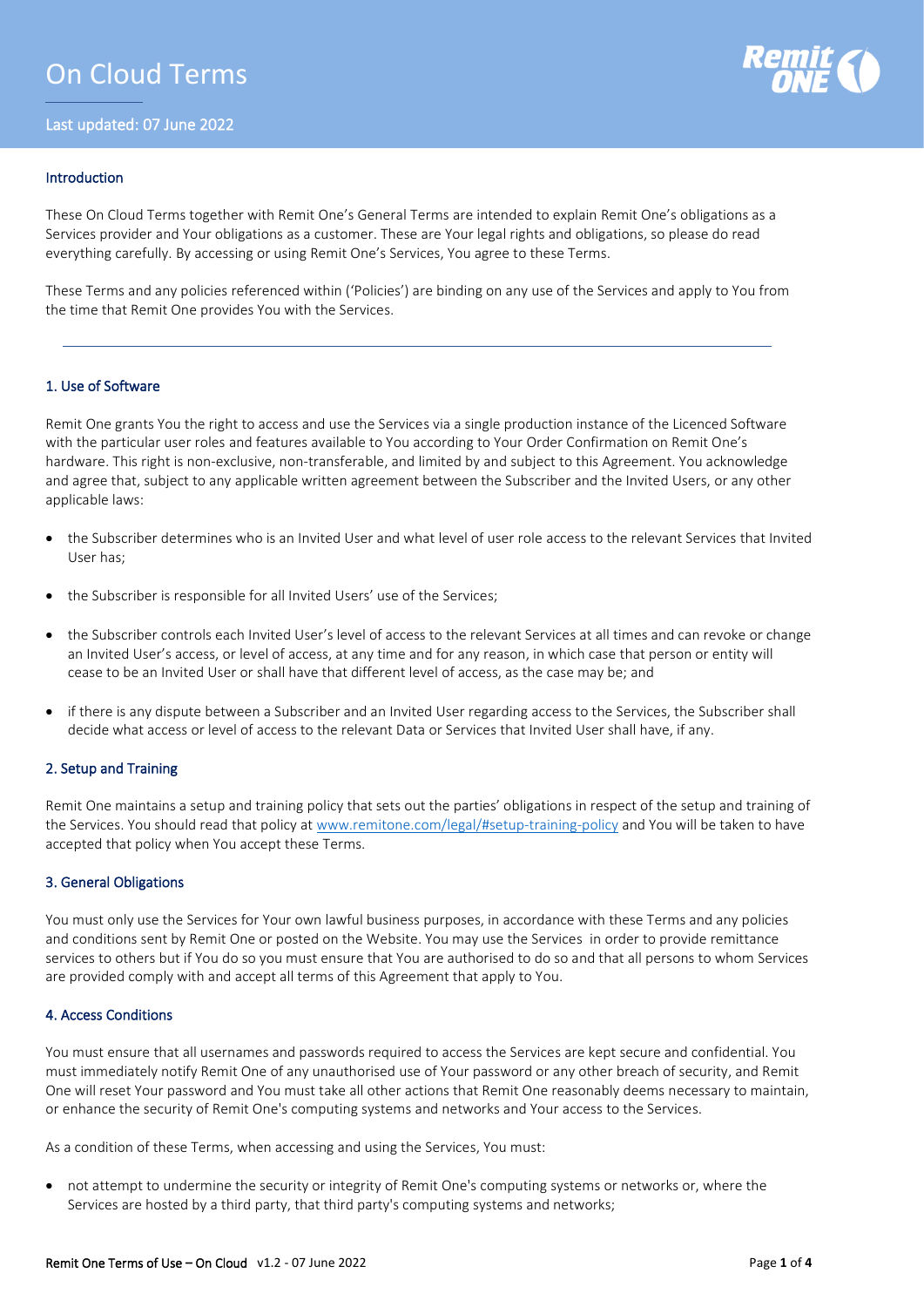- not use, or misuse, the Services in any way which may impair the functionality of the Services, or other systems used to deliver the Services or impair the ability of any other user to use the Services;
- not attempt to gain unauthorised access to any materials other than those to which You have been given express permission to access or to the computer system on which the Services are hosted;
- not transmit, or input into the System, any files that may damage any other person's computing devices or software, content that may be offensive, or material or Data in violation of any law (including Data or other material protected by copyright or trade secrets which You do not have the right to use); and
- not attempt to modify, copy, adapt, reproduce, disassemble, decompile or reverse engineer any computer programs used to deliver the Services except as is strictly necessary to use either of them for normal operation.
- not repackage, resell, lease, sublicence or provide Remit One's Services in any way not expressly permitted.

# 5. Usage Limitations

Use of the Services may be subject to limitations, including but not limited to monthly Transaction volumes, number of entities and entity types, and the number of calls You are permitted to make against Remit One's application programming interface (API). Any such limitations will be advised.

## 6. Ownership of Data

Title to, and all Intellectual Property Rights in, the Data remain Your property. However, Your access to the Data is contingent on full payment of Remit One's Fee when due. You grant Remit One a licence to use, copy, transmit, store, and back-up Your information and Data for the purposes of enabling You to access and use the Services, perform anonymised analytics of the Services usage and/or Data and for any other purpose related to provision of Services to You.

# 7. Backup of Data

You must maintain copies of all Data inputted into the System. Remit One adheres to best practice policies and procedures to prevent data loss, including a daily system data back-up regime, but does not make any guarantees that there will be no loss of Data. Remit One expressly excludes liability for any loss of Data no matter how caused.

# 8. Third Party Applications and Your Data

If You enable third-party applications for use in conjunction with the Services, You acknowledge that Remit One may allow the providers of those third-party applications to access Your Data as required for the interoperation of such third-party applications with the Services. Remit One shall not be responsible for any disclosure, modification or deletion of Your Data resulting from any such access by third-party application providers.

#### 9. Your Obligations

You warrant that where You have registered to use the Services on behalf of another person or entity, You have the authority to agree to these Terms on behalf of that person or entity and agree that by registering to use the Services You bind the person or entity on whose behalf You act to the performance of any and all obligations that You become subject to by virtue of these Terms, without limiting Your own personal obligations under these Terms.

You are authorised to use the Services and to access the information and Data that You input into the System, including any information or Data input into the System by any person you have authorised to use the Services. You are also authorised to access the processed information and Data that is made available to You through Your use of the Services (whether that information and Data is Your own or that of anyone else).

Remit One has no responsibility to any person other than You and nothing in this Agreement confers, or purports to confer, a benefit on any person other than You. If You use the Services on behalf of or for the benefit of anyone other than yourself (whether a body corporate or otherwise) you agree that:

• You are responsible for ensuring that You have the right to do so;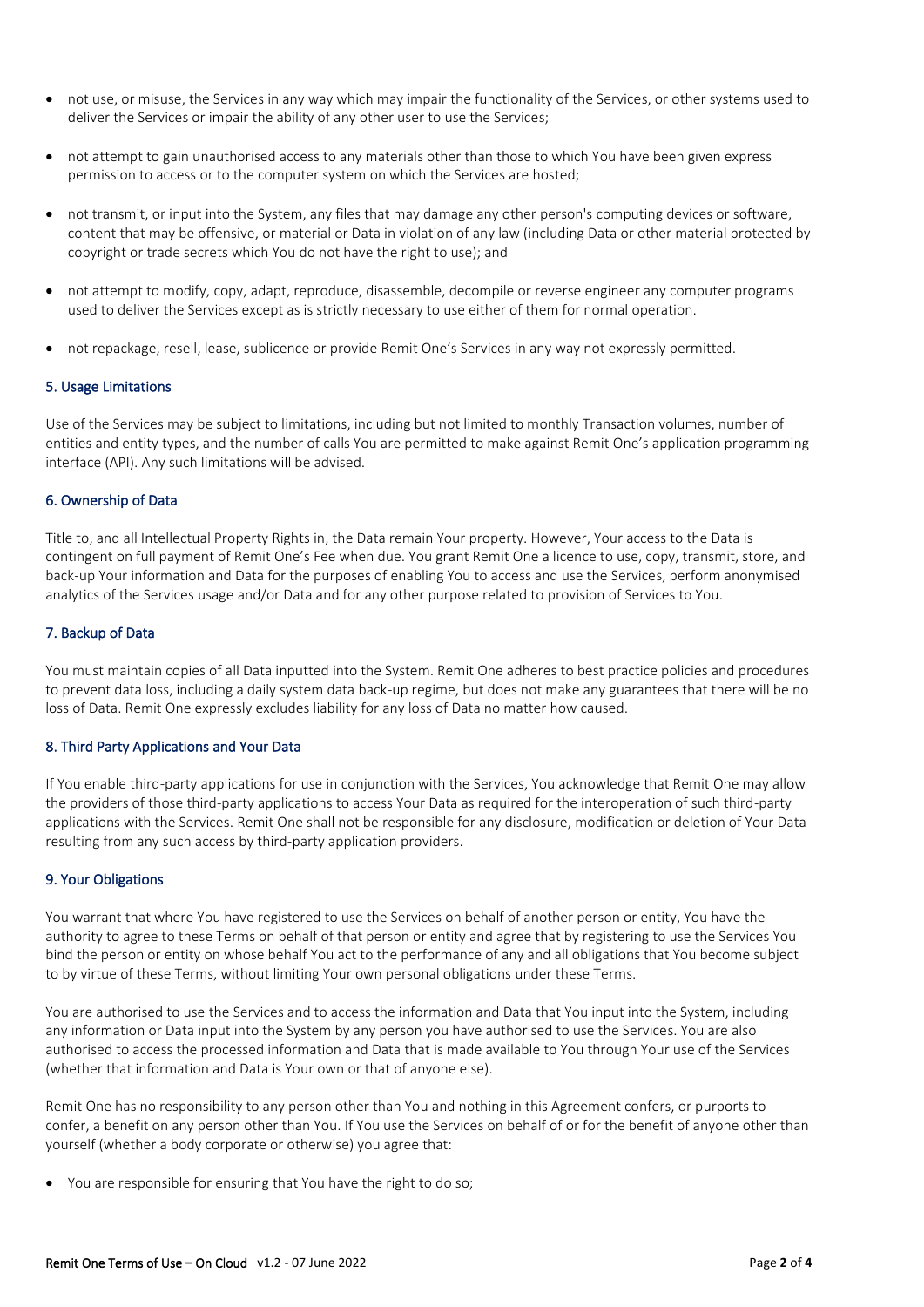- You are responsible for authorising any person who is given access to information or Data, and you agree that Remit One has no obligation to provide any person access to such information or Data without Your authorisation and may refer any requests for information to You to address; and
- You remain solely responsible for complying with all applicable accounting, tax and other laws. It is Your responsibility to check that storage of and access to your Data via the Services will comply with laws applicable to You (including any laws requiring You to retain records).

## 10. Warranties

Remit One gives no warranty about the Services. Without limiting the foregoing, Remit One does not warrant that the Services will meet Your requirements or that it will be suitable for any particular purpose. To avoid doubt, all implied conditions or warranties are excluded in so far as is permitted by law, including (without limitation) warranties of merchantability, fitness for purpose, title and non-infringement.

Remit One warrants that the Services will be provided with reasonable care and skill. If this warranty is breached, you must notify Remit One as soon as possible. You must give Remit One a reasonable time to fix the problem, which solution may include (a) supplying you with a reasonable way to work around the problem that is not materially detrimental to you; or (b) re-performing any relevant Service. Remit One will attempt to fix any such problems without any additional charge to you.

#### 11. Consumer Guarantees

You warrant and represent that You are acquiring the right to access and use the Services for the purposes of a business and that, to the maximum extent permitted by law, any statutory consumer guarantees or legislation intended to protect non-business consumers in any jurisdiction does not apply to the supply of the Services or these Terms.

## 12. Service Availability

Whilst Remit One intends that the Services should be available twenty-four (24) hours a day, seven (7) days a week, it is possible that on occasions the Services may be unavailable to permit maintenance or other development activity to take place.

Remit One maintains an update policy that sets out the parties' obligations in respect to the updates of the Services. You should read that policy at [www.remitone.com/legal/#update-policy](http://www.remitone.com/legal/#update-policy) and You will be taken to have accepted that policy when You accept these Terms.

If for any reason Remit One has to interrupt the Services for longer periods than Remit One would normally expect, Remit One will use reasonable endeavours to publish in advance details of such activity on the Website and notify You by email.

# 13. Service Level Agreement

Remit One warrants for the duration of these Terms to provide a minimum uptime dependant on the System edition (see table below), measured for each calendar month. In the event of an unplanned downtime resulting in Remit One not meeting the minimum uptime commitment, Remit One will upon request refund five (5) hours of Service Fee for every sixty (60) minutes of downtime of the relevant month - up to a maximum value equal to your monthly Service Fee. Any refund offered under this clause will be allocated as a credit against your billing account.

| svstem<br>Edition |     | atessional | <u>ernrise</u> |
|-------------------|-----|------------|----------------|
| Minimum Uptime    | 95% | 7٥. د      | 99.9%          |

## 14. Duration and Termination

These Terms will continue for a minimum term stated in the Order Confirmation from the date of the first invoice/billing period, thereafter, at the end of each billing period these Terms will automatically continue for a rolling monthly period, provided You continue to pay the prescribed Fee in accordance with the Fee Schedule, unless either party terminates these Terms by giving at least ninety (90) days advance written notice.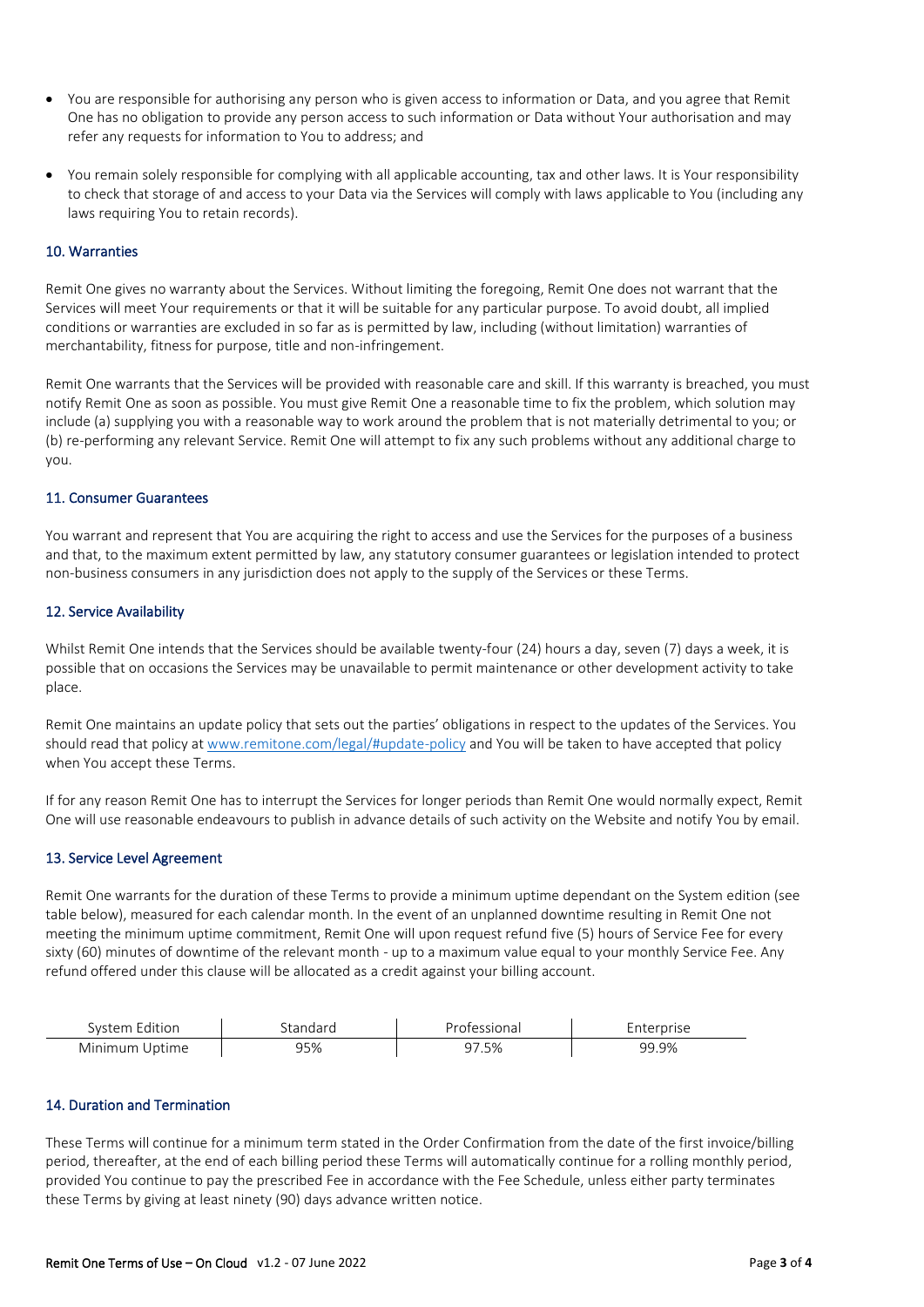You shall be liable to pay all relevant Fees up to and including the day of termination of these Terms.

Upon the expiry or termination of these Terms all Data and configurations settings stored on the System will be permanently deleted.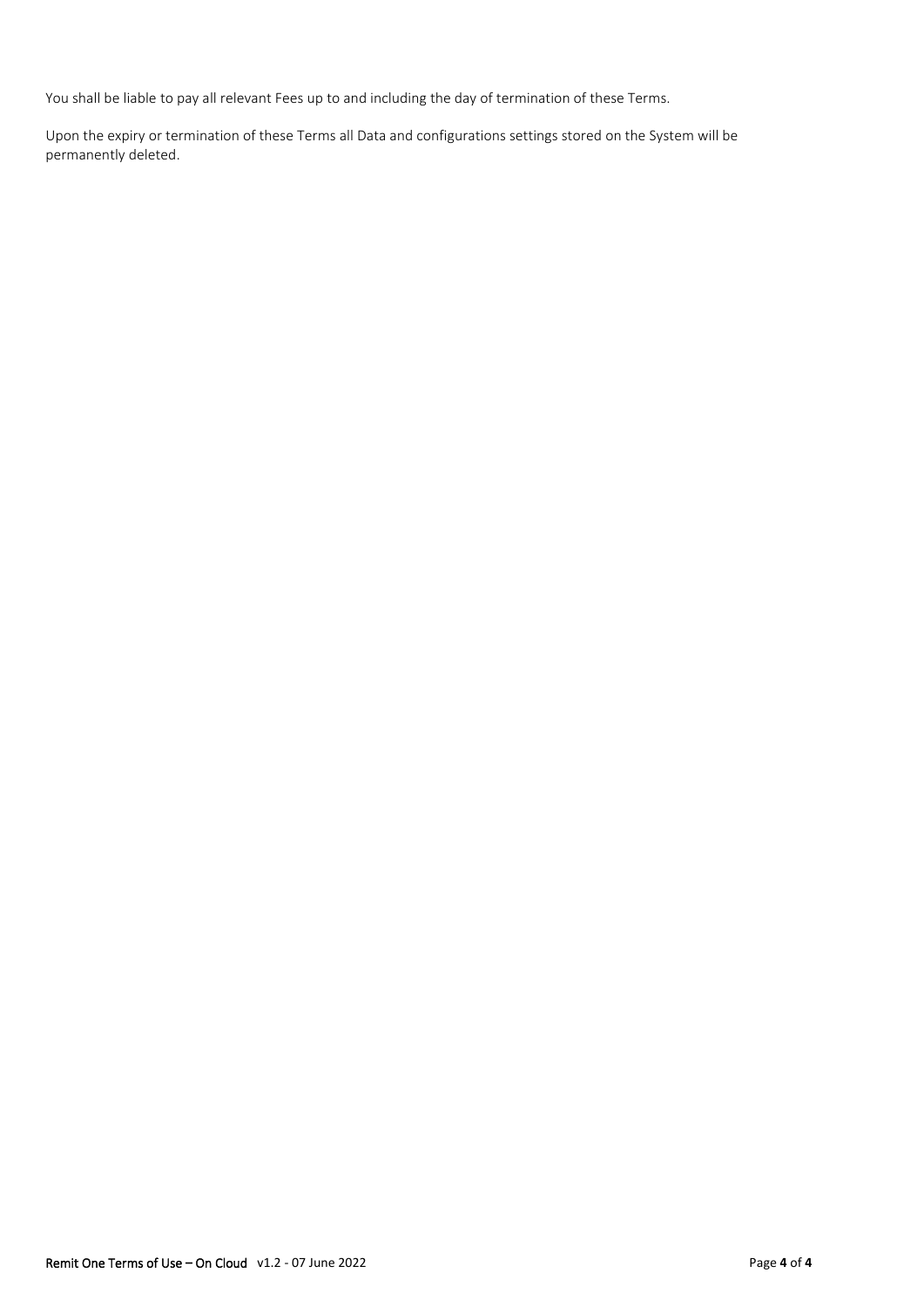

## Introduction

These Support Terms together with Remit One's General Terms are intended to explain Remit One's obligations as a Services provider and Your obligations as a customer. These are Your legal rights and obligations, so please do read everything carefully. By accessing or using Remit One's Services, You agree to these Terms.

These Terms and any policies referenced within ('Policies') are binding on any use of the Services and apply to You from the time that Remit One provides You with the Services.

## 1. Service Availability

Remit One's support Service is normally available Monday to Friday, excluding regional and public holidays, between the hours of 09:00 to 17:30 UK time for all issues. For high priority issues outside of these times Remit One has emergency telephone support available.

# 2. Point of Contact

Support Services are provided to You via Remit One's support Website available at [support.remitone.com](http://support.remitone.com/) and only Incidents and Requests submitted through the Support Portal will be bound by these Terms.

Where the issue occurs outside of Remit One's normal Business Day and is high priority (as per the definitions in these Terms), You will need to inform Remit One by calling out of hours support on +44 (0)20 8099 5795, option 9 after creating a support ticket (see Initiation of Support).

#### 3. General Usage Problems

In the case of general usage problems, You must make all reasonable efforts to investigate and diagnose problems before contacting Remit One. Please check the System user manuals and knowledge base articles published by Remit One. If You still need help, raise a support ticket on the Support Portal.

#### 4. Initiation of Support

Support Services to address any issues not covered in any of Remit One's knowledge base articles or user manuals should be initiated using the Support Portal, which will log Your issue with a unique ticket reference. You agree to provide Remit One with the information reasonably needed to classify and log Your issue.

# 5. Classification and Priority

All tickets will be reviewed and assigned an appropriate classification and priority (see table below) based on the severity of the issue. Where a single ticket has multiple unrelated issues, they will be separated into individual tickets and may have different classifications and priorities than the original ticket.

You may request to escalate the priority of a ticket; by doing so You authorise Remit One to charge You a prioritisation Fee listed in the Fee Schedule. Escalation is solely at the discretion of Remit One and the associated Fee is payable if the escalation is approved.

| Classification    | Incident                                  | Reauest                              |  |
|-------------------|-------------------------------------------|--------------------------------------|--|
| <b>Definition</b> | an unplanned interruption to a System     | a formal request for something to be |  |
|                   | or a significant reduction in the quality | provided, for example, a request for |  |
|                   | of the System                             | information or advice                |  |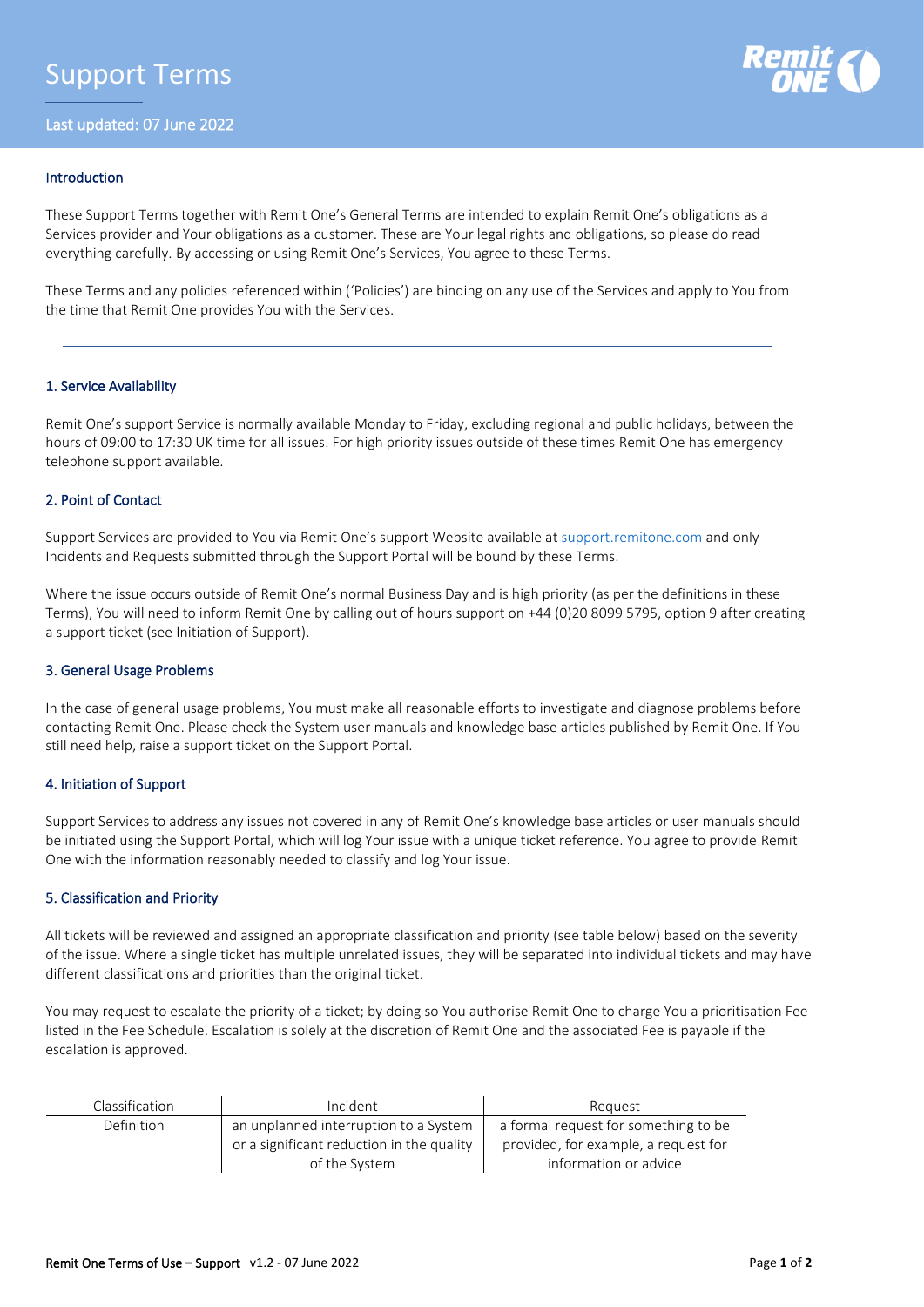| Priority   | Low                                                                                                                               | Medium                                                                                                                           | High                                                                                                                             |
|------------|-----------------------------------------------------------------------------------------------------------------------------------|----------------------------------------------------------------------------------------------------------------------------------|----------------------------------------------------------------------------------------------------------------------------------|
| Definition | a reproducible System<br>fault affecting a small<br>proportion of users, but<br>does not significantly<br>impact their use of the | a reproducible System<br>fault affecting a large<br>proportion of users, but<br>does not prevent them<br>from creating or paying | a reproducible System<br>fault severely affecting a<br>large proportion of<br>users, or prevents them<br>from creating or paying |
|            | System, or is a non-fault<br>related Request                                                                                      | out transactions                                                                                                                 | out transactions                                                                                                                 |

## 6. Response Times

The target Response Times are as follows based on priority:

| Prioritv             | High           | Medium                 | -OW                    |
|----------------------|----------------|------------------------|------------------------|
| Target Response Time | within 4 hours | within 2 Business Days | within 5 Business Davs |

# 7. General

All Incidents due to a failure of the System will not be charged for (bugs, code errors, server issues, etc.), and will not count towards Your included monthly tickets. All other tickets will count towards Your allowance, or be chargeable if You exceed Your allowance or do not have a support subscription.

For the avoidance of doubt, any Incident related to third-party products, services or integrations, leading to Remit One investigating the issue is not classified as a failure and may be charged the applicable Service Fees listed on the Fee Schedule which may be time based.

Remit One shall retain the sole discretion to decide whether an issue reported by You is covered by the scope of these Terms. In the event that the issue is outside of the scope of these Terms Remit One reserves the right to charge the applicable Service Fees listed on the Fee Schedule.

## 8. Duration and Termination

These Terms will continue for a minimum term stated in the Order Confirmation from the date of the first invoice/billing period, thereafter, at the end of each billing period these Terms will automatically continue for a rolling monthly period, provided You continue to pay the prescribed Fee in accordance with the Fee Schedule, unless either party terminates these Terms by giving at least thirty (30) days advance written notice.

You shall be liable to pay all relevant Fees up to and including the day of termination of these Terms.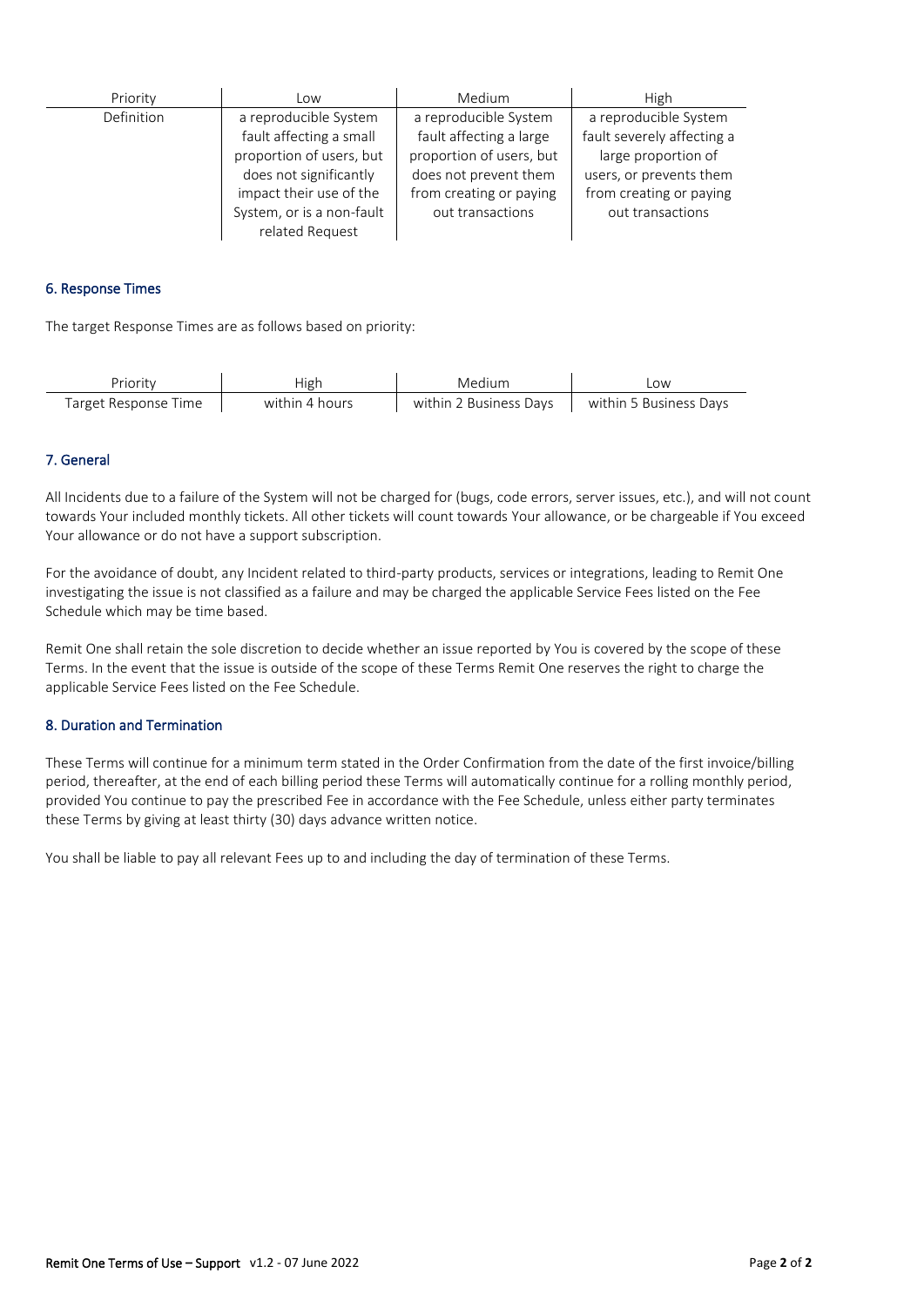Last updated: 07 June 2022



# Introduction

These Consulting Terms together with Remit One's General Terms are intended to explain Remit One's obligations as a Services provider and Your obligations as a customer. These are Your legal rights and obligations, so please do read everything carefully. By accessing or using Remit One's Services, You agree to these Terms.

These Terms and any policies referenced within ('Policies') are binding on any use of the Services and apply to You from the time that Remit One provides You with the Services.

## 1. Services

Remit One undertakes to provide introductions, and, or, prepare a business plan, and, or, prepare and submit an application to the regulator for You in line with the scope detailed in the Order Confirmation for the Fee in Your Order Confirmation.

The Services are provided on a best endeavours basis and no guarantee is given, implied or assumed that any introductions, business plan, and, or, application will result in approval; or authorisation being granted, in the case of a regulatory application.

## 2. Warranties

Remit One warrants that the Services will be provided with reasonable care and skill.

Remit One will provide the Services until Remit One advises You that the performance of the Services has been completed or for such period as Remit One may agree in writing unless terminated pursuant to the termination and suspension clause of these Terms.

Any timescales given by Remit One for the delivery or provision of the Services are given in good faith, based on information provided by You and are estimated and cannot be guaranteed. You shall have no right to damages or to terminate this Agreement if Remit One fail to meet any given timescales.

# 3. Your Obligations

You will provide Remit One with all information relevant to delivering the Services, including conditions that might affect or be affected by the Services with honesty and integrity.

Where applicable, You will demonstrate and provide evidence of meeting all the necessary prerequisites of an application to the regulator.

You will provide Remit One without charge with such safe and suitable office accommodation, facilities and access to Your premises as may be reasonably necessary for Remit One to perform the Services and agree to ensure that all premises comply with all relevant laws and regulations.

You shall reimburse Remit One for any expenses relating to travel or overnight accommodation or other disbursements reasonably incurred by Remit One in the performance of the Services.

You will co-operate with and assist Remit One and any other third party, or regulatory body as reasonably required in connection with the Services and make available at all reasonable times somebody with appropriate knowledge and with authority to act on Your behalf, replying to any request for any information, approval or decision without delay.

If required, You will provide and demonstrate Your own IT infrastructure and platform to the regulator. Remit One can provide You with a compliant platform for an additional Fee.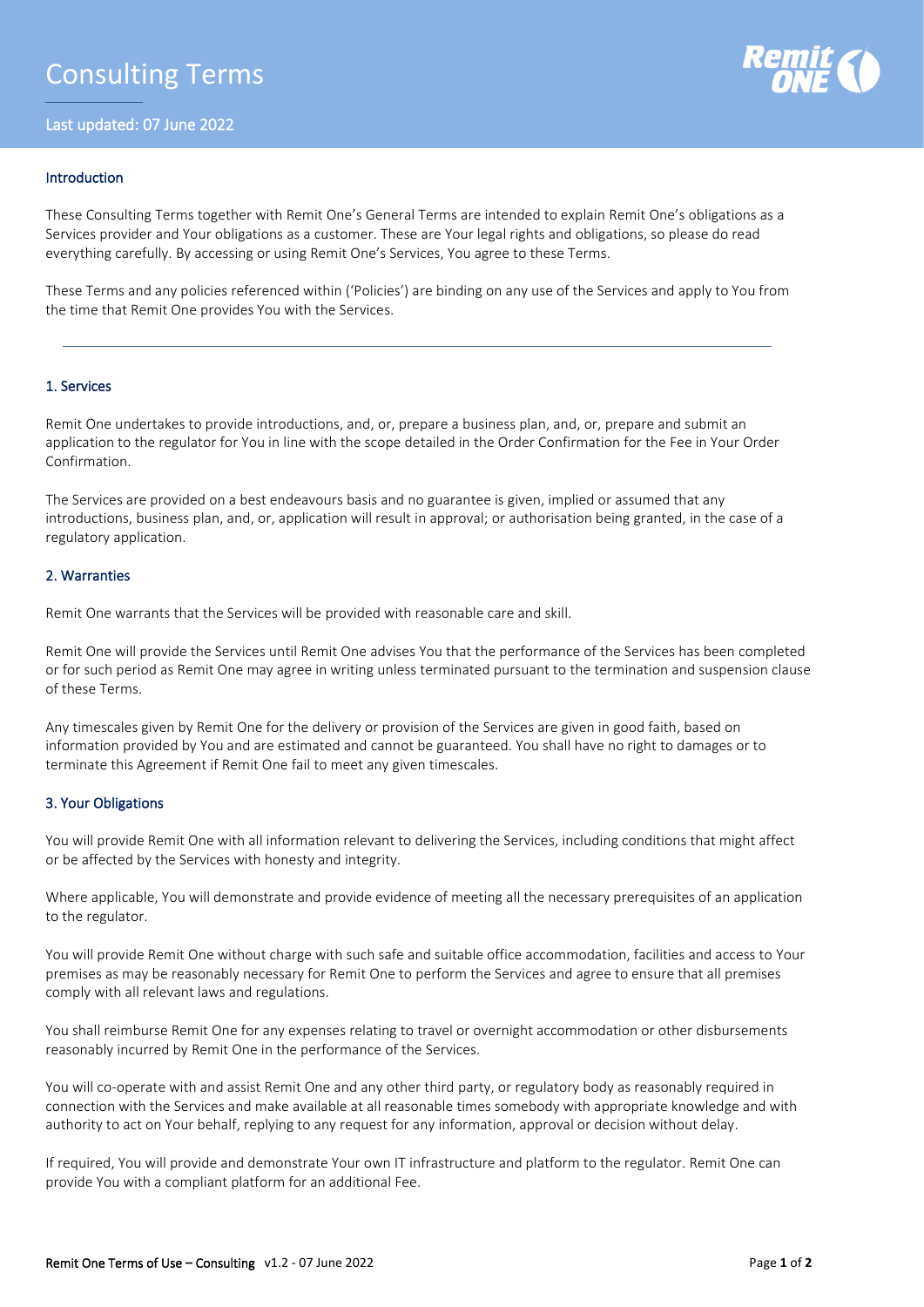You will verify that the Services satisfies the requirements of the scope as specified in the Order Confirmation and that any application prepared for You is accurate and true. This verification will be deemed as Your approval of the Services.

Where applicable, You will read the Payment Services Regulations (PSR) and be aware of its commitment towards observing key regulations as required by your application, and ensure all relevant personnel in the organisation do the same.

Where applicable, You will be solely responsible for managing Your limited company status in the UK, partnerships with pay-out partners, obtaining bank accounts and any other third parties or intermediaries for Your business, or as required to allow Remit One to provide the Services, including obtaining segregated safeguarding accounts and any suitable facilities as required by the regulator. Remit One will assist You with necessary introductions to contacts within the banking sector.

You will immediately inform Remit One of any inability or anticipated delay in meeting any obligations set out in this clause.

# 4. Termination and Suspension

Either party may by serving notice terminate this Agreement if the other party commits a material breach of the Terms which is incapable of remedy or becomes insolvent.

Either party may by serving notice terminate this Agreement if the other either fails to remedy a material breach of the Terms which is capable of remedy within twenty-eight (28) days of written notice giving appropriate details. Either party with a right to terminate under this clause shall have the additional right to suspend all or any of its obligations under this Agreement until the breach is remedied.

If a suspension should occur, the party at fault agrees to pay any reasonable extra costs incurred and the time allowed to the suspending party to perform its obligations shall be equitably adjusted.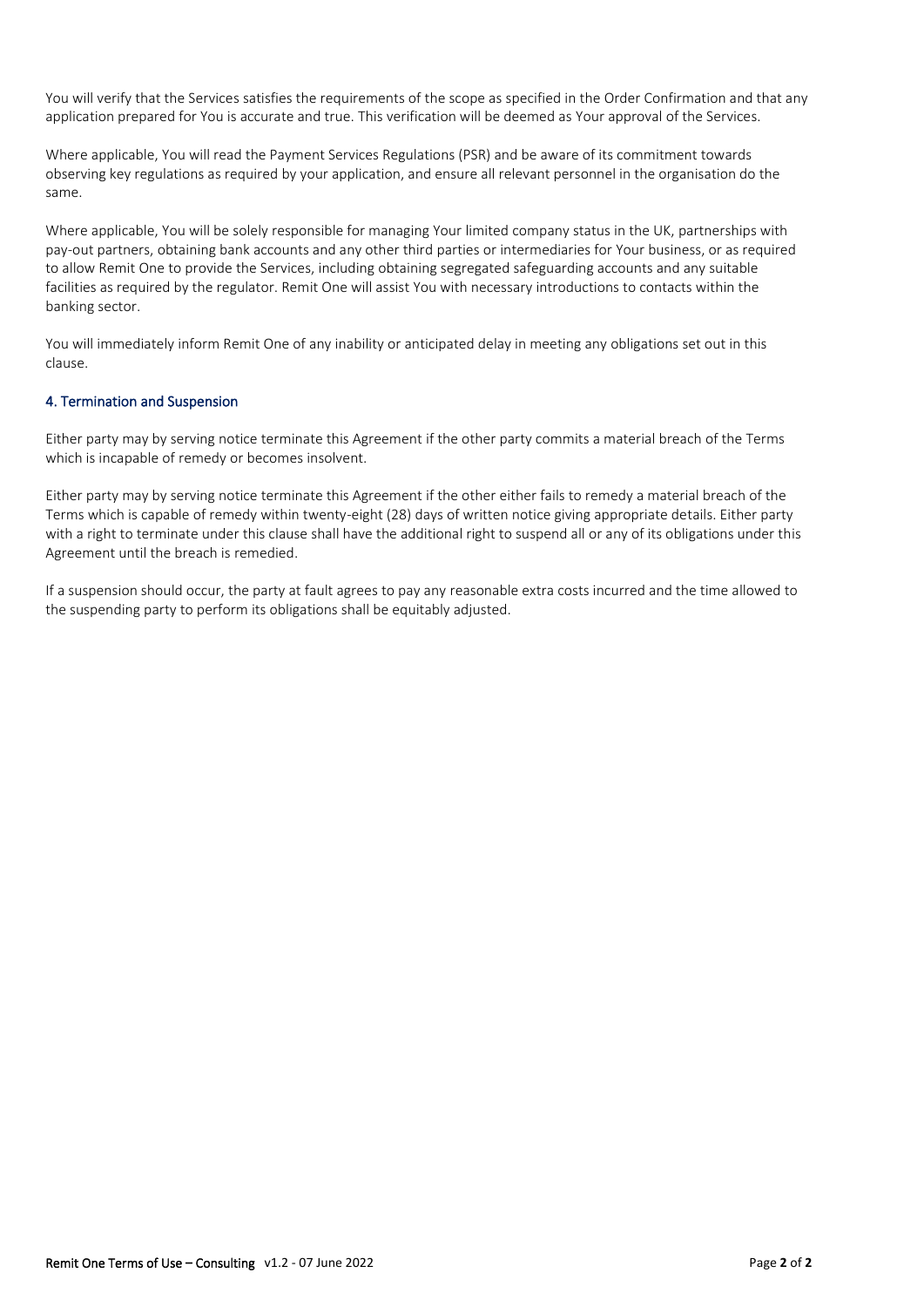# Development Terms

Last updated: 07 June 2022



### Introduction

These Development Terms together with Remit One's General Terms are intended to explain Remit One's obligations as a Services provider and Your obligations as a customer. These are Your legal rights and obligations, so please do read everything carefully. By accessing or using Remit One's Services, You agree to these Terms.

These Terms and any policies referenced within ('Policies') are binding on any use of the Services and apply to You from the time that Remit One provides You with the Services.

## 1. Services

Remit One undertakes to customise and, or, develop the System and, or, migrate data for You in line with the functional scope detailed in the business requirements document for the estimated Fee in Your Order Confirmation.

You agree to disclose all relevant information to allow Remit One to estimate Fees accurately. If additional work is required which Remit One could not reasonably have foreseen from the information You provided, then such additional work shall be subject to the change control clause of these Terms.

## 2. Warranties

Remit One shall test all work undertaken as part of the Services to ensure that it delivers a particular functionality that Remit One has agreed to provide You as set out in the business requirements document to ensure that as many bugs and errors as is reasonably possible are eliminated before the work moves from a development environment to a testing, staging or production environment. You accept that software or any work that Remit One carry out for You pursuant to these Terms may contain bugs and errors that may not have been eliminated.

Remit One warrants that the Services will be provided with reasonable care and skill. If this warranty is breached, You must notify Remit One within thirty (30) days. Remit One agrees to fix without charge any further bugs and errors for a period of thirty (30) days after completion of the Services provided that such bugs and errors are directly related to a particular functionality that Remit One has agreed to provide in the business requirements document as Your sole remedy. You must give Remit One reasonable time to re-perform the relevant part of the Services.

Remit One will provide the Services until Remit One advises You that the performance of the Services have been completed or for such period as Remit One may agree in writing unless terminated pursuant to the termination and suspension clause of these Terms.

Any timescales given by Remit One for the delivery or provision of the Services are given in good faith and are estimated and cannot be guaranteed. You shall have no right to damages or to terminate this Agreement if Remit One fail to meet any given timescales.

The timescales and deliverables given by Remit One are based on the information provided to Remit One by You. Accordingly, we make no representation or warranty as to timely performance of the deliverable or as to the effects which may follow implementation of the deliverables contained within the Services.

# 3. Change Control

Either party may request in writing a change to Services. The other shall have the right to reject any such change but shall not exercise such right unreasonably.

Details of any agreed change and, or revision to the Fee, the scope of the Services and the timetable for the carrying out of the Services shall be first specified and confirmed in writing.

If Your change request is subsequently withdrawn by You, You will be liable for the Fee for Remit One's efforts incurred preparing change estimates and You will allow Remit One an extension of time accordingly.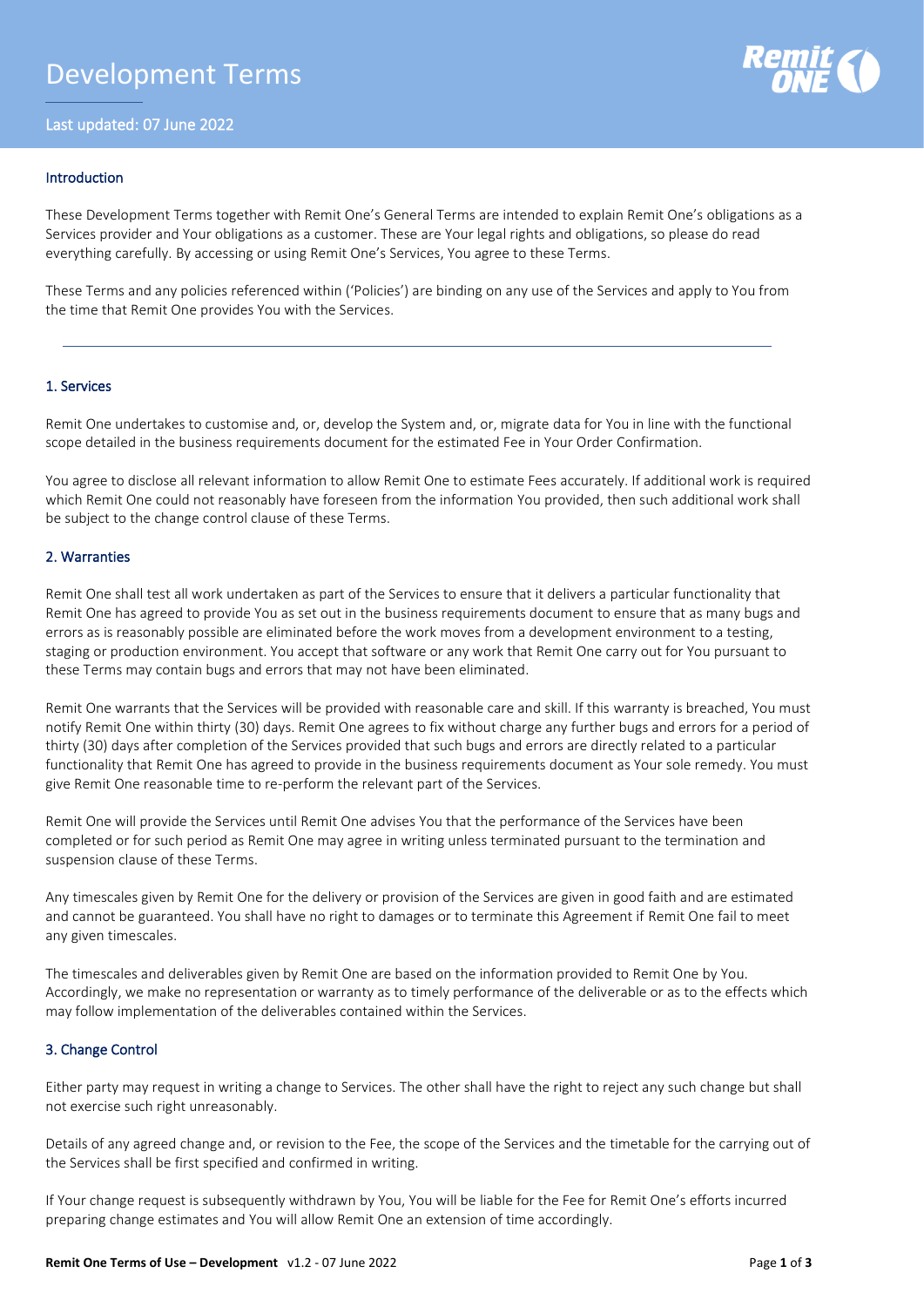Notwithstanding the generality of the foregoing, the parties agree and acknowledge that by nature the Services to be provided by Remit One are subject to changes in scope that cannot be reasonably foreseen by Remit One or You.

# 4. Your Obligations

You warrant that You agree to independently test, verify and approve all work produced by Remit One in accordance with the functional scope detailed in the business requirements document and to take full responsibility for such work once approved.

You will provide Remit One with all information relevant to delivering the Services, including conditions that might affect or be affected by the Services, and details of any hazardous or potentially hazardous conditions.

You will provide Remit One without charge with such safe and suitable office accommodation, facilities and access to Your premises as may be reasonably necessary for Remit One to perform the Services and agree to ensure that all premises comply with all relevant laws and regulations.

You shall reimburse Remit One for any expenses relating to travel or overnight accommodation or other disbursements reasonably incurred by Remit One in the performance of the Services.

You will co-operate with and assist Remit One as reasonably required in connection with the Services and make available at all reasonable times somebody with appropriate knowledge and with authority to act on Your behalf, replying to any request for any information, approval or decision without delay.

You will immediately inform Remit One of any inability or anticipated delay in meeting any obligations set out in this clause.

You agree to carry out the responsibilities allocated to you in the description of the Services.

If You fail to fulfil Your obligations promptly, You may be charged for the additional costs incurred by Remit One on a time and materials basis and Remit One may require an extension of time for the performance of the Services. Remit One will endeavour to mitigate these where possible.

# 5. Approval

Remit One will update the test System with the customisation, development and/or migration of data and inform You to verify that the customisation, development and, or, migration satisfies the requirements of the functional scope as specified in the business requirements document. This verification will be deemed as Your approval of the Services.

If Remit One has not received a notification within thirty (30) days, commencing on the day the test System is updated, it will be deemed You have concluded verification and approval of the Services.

# 6. Intellectual Property

All Intellectual Property owned by either Remit One or You at the start of the engagement will remain the property of that party.

All Intellectual Property created or developed by either party, which would not reasonably have arisen but for the performance of the Services will belong to that party. All other Intellectual Property arising after the date of these terms shall be owned by the party who has developed or created the same.

On completion of the engagement and provided Remit One has been paid in full, You may use Remit One's Intellectual Property (other than that which is mentioned below) strictly for Your own internal and business purposes.

You may not use any of Remit One's Intellectual Property in inventions for which patent protection has been sought or granted, software, models, tools or databases without Remit One's express permission. You may be required to pay a separate Fee to use such Intellectual Property.

The copyright and other Intellectual Property rights of whatever nature in any software contained within the Services (other than any third-party software) are, and shall remain, the property of Remit One, and Remit One reserve the right to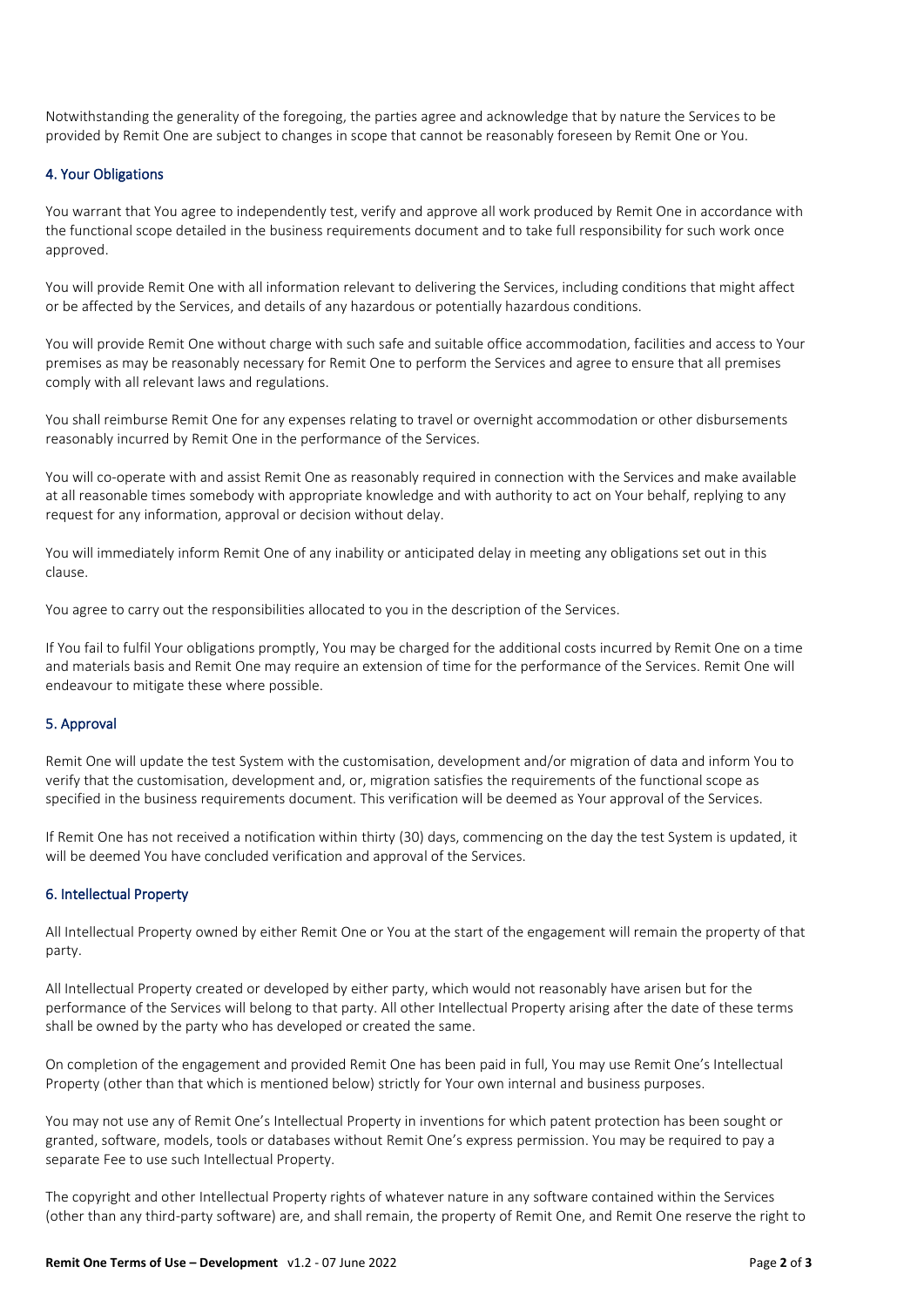grant a licence to use any such software contained within the Service to any other party or parties. Any software is proprietary to Remit One and You shall acquire no rights in or to the software other than those expressly granted by these Terms. In no circumstances shall title to any software pass to You.

Any software licensed to You and any documentation is proprietary to Remit One (or the appropriate third-party rights owner(s)) and You acquire no rights in or to the software or the documentation other than those expressly granted by these Terms. Subject to making payment and the provisions of these Terms You are granted a non-exclusive, royalty free, non-transferable licence to use any software contained within the Services for your own internal and business purposes only subject to these Terms.

You may make such copies of any software contained within the Services (other than any third-party software) as are reasonably necessary for use in accordance with these Terms and for the purposes of backup and security. You shall have no right to make, or authorise the making of, any other copies of any software contained within the Services. Remit One shall at all times own all copies of all or any part of any software contained within the Services. You shall not sub-license, rent, lend, assign or transfer in any other way any software contained within the Services or to any person without Remit One's prior written consent. You shall not give access to any software contained within the Services through any network of computers to users who are not Invited Users.

You may not make adaptations or variations of any software contained within the Services without Remit One's prior consent. You may not disassemble, decompile, reverse translate or in any other manner decode any software contained within the Services except as permitted by law.

# 7. Termination and Suspension

Either party may by serving notice terminate this Agreement if the other party commits a material breach of the Terms which is incapable of remedy or becomes insolvent.

Either party may by serving notice terminate this Agreement if the other either fails to remedy a material breach of the Terms which is capable of remedy within twenty-eight (28) days of written notice giving appropriate details. Either party with a right to terminate under this clause shall have the additional right to suspend all or any of its obligations under this Agreement until the breach is remedied.

If any circumstances exist at any premises which we reasonably believe could have a detrimental effect on the health, safety or welfare of Remit One employees, agents or sub-contractors, Remit One shall have the right to suspend the performance of the Services at any time while those circumstances prevail.

If a suspension should occur, the party at fault agrees to pay any reasonable extra costs incurred and the time allowed to the suspending party to perform its obligations shall be equitably adjusted.